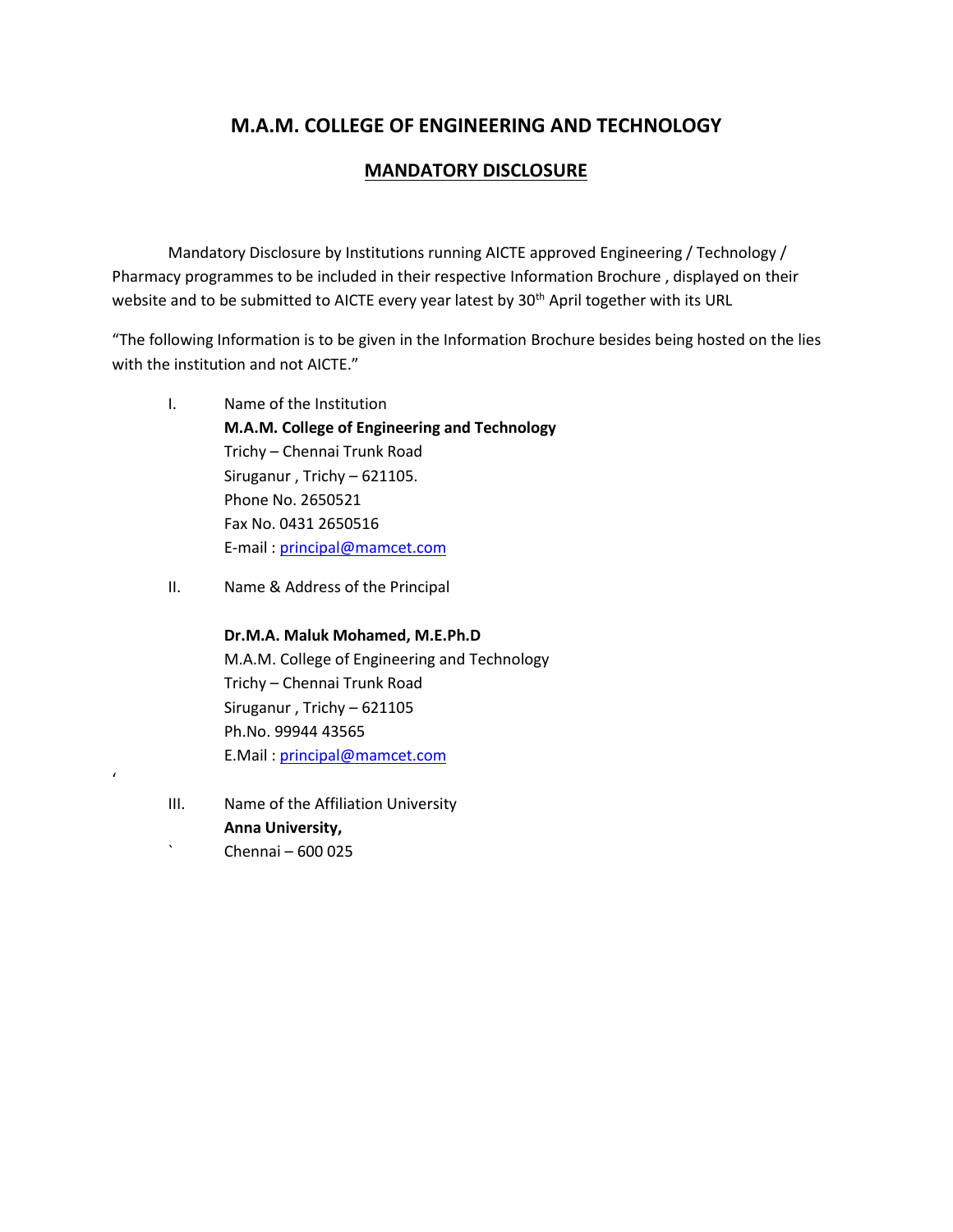### IV. **GOVERNANCE**

Members of the Board and their background

1) Members of Trust

| SI.No | <b>Name</b>          | <b>Position</b> |
|-------|----------------------|-----------------|
| 1.    | Mr.M.Abdul Majedu    | Chairman        |
| 2.    | Mr.M.A.Mohamed Nizam | Secretary       |
| 3.    | Mrs.M.A.Saburnisa    | Trustee         |
| 4.    | Dr.M.A.Maluk Mohamed | Joint Secretary |
| 5.    | Mrs.M.A. Fathima     | Trustee         |
| 6.    | Mr.M.A.Peer Mohamed  | Trustee         |
| 7.    | Dr.M.A.Mohamed Niaz  | Trustee         |

2) Brief back ground of the trustees is enclosed in Annexure  $-1$ 

| 1. Governing Council Composition |                            |                                                                    |                 |  |
|----------------------------------|----------------------------|--------------------------------------------------------------------|-----------------|--|
| SI.No.                           | <b>Name</b>                | <b>Present Professional Position/Occupation</b>                    | <b>Position</b> |  |
| $\mathbf{1}$                     | Dr. Lokesh Boregowda       | Senior Principal Engineer at Samsung R & D<br>Institute, Bangalore | Chairman        |  |
| $\overline{2}$                   | Dr. M.A. Maluk Mohamed     | Joint Secretary & Correspondent                                    | <b>Members</b>  |  |
| 3                                | Mrs. Fathima Bathool Maluk | <b>CEO, MASTeR Group</b>                                           | <b>Members</b>  |  |
| 4                                | Dr.S.Rajasekaran           | Dean Admin. MAMCET                                                 | <b>Members</b>  |  |
| 5                                | Mr.G. Haridoss             | Dean Academic MAMCET                                               | Member          |  |
| 6                                | Dr.M.Hemalatha             | Director MAMBS                                                     | <b>Members</b>  |  |
| $\overline{7}$                   | Mr.Chandrasekar.D          | Managing Director MBI Metalloys Pvt.Ltd                            | <b>Members</b>  |  |
| 8                                | Mrs. Hema Gopal            | Vice President Global Head IBM CoE                                 | <b>Members</b>  |  |
| 9                                | Mr.Abraham Zachariah Shri  | Senior Vice President Learning Talent Dev.prof<br><b>HSBC</b>      | <b>Members</b>  |  |
| 10                               | Mr.J. Ramanan              | Consulting Architect and a Mountaineer                             | <b>Members</b>  |  |
| 11                               | Dr.V.Kamakoti              | Prof. IITM                                                         | <b>Members</b>  |  |
| 12                               | Mr.G. Rajkumar             | Managing Director Lion Dates Impex Pvt.Ltd                         | <b>Members</b>  |  |
| 13                               | Dr.B. Annette              | Director MASTeR Group of Skill Development                         | <b>Members</b>  |  |
| 14                               | Mrs. Padmalatha Suresh     | <b>Adjunct Faculty, IIMK</b>                                       | <b>Members</b>  |  |

# **1. Governing Council Composition**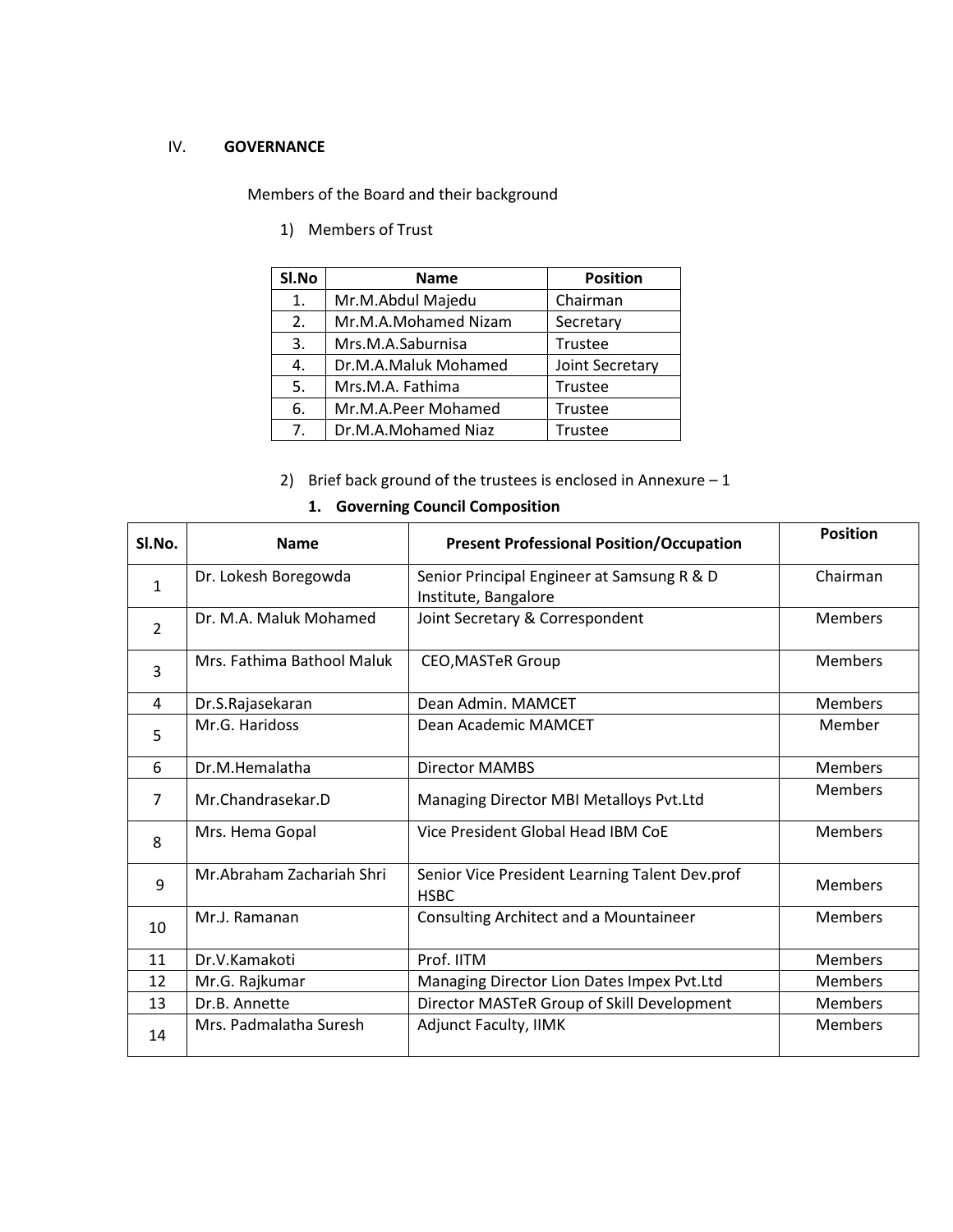# **ORGANIZATION CHART & PROCESSES**

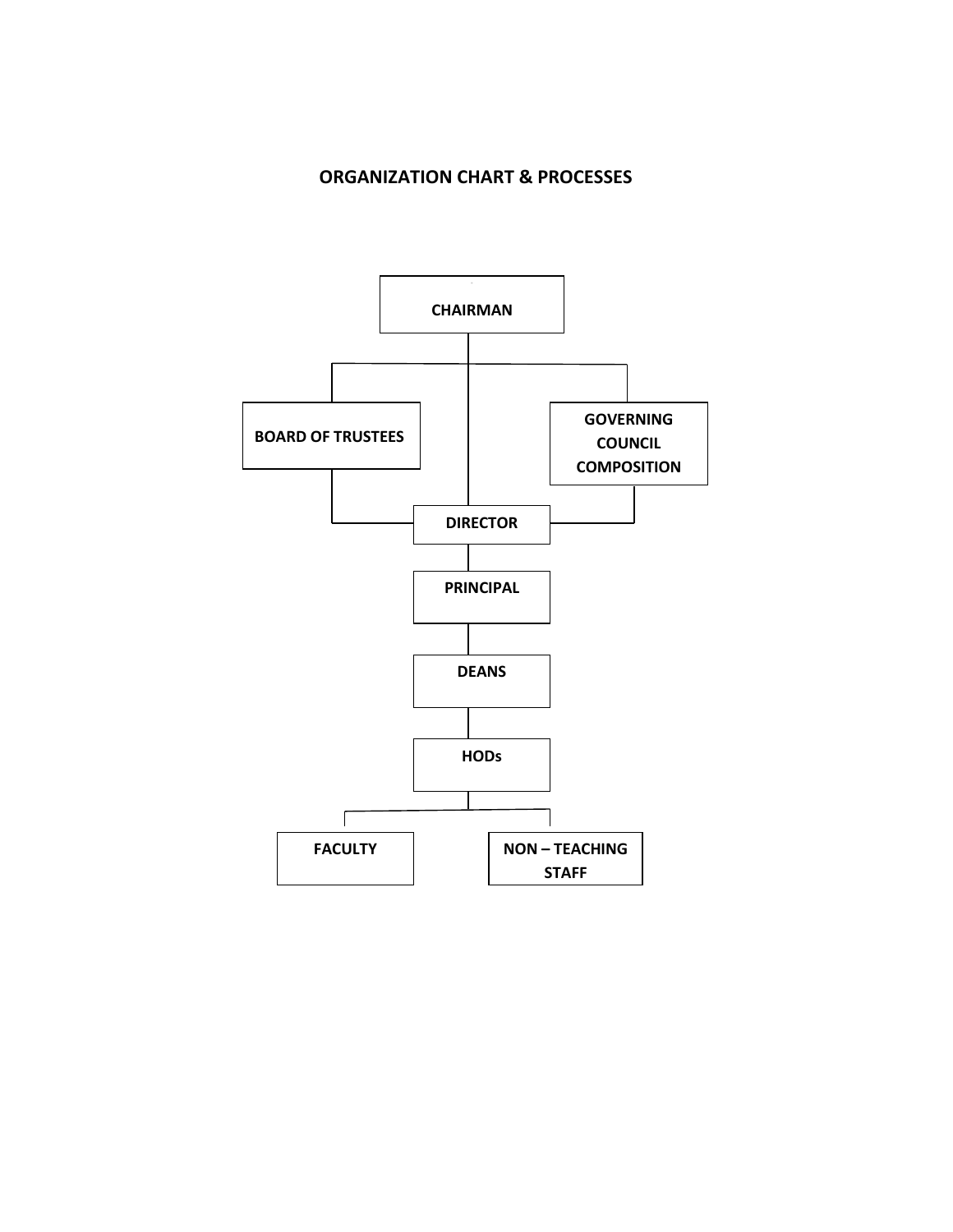- ❖ Frequency of the Board Meetings and Academic Advisory Body Once in a semester
- ❖ Nature and Extent of involvement of faculty and students in academic affairs/improvements
- ❖ Mechanism/Norms & Procedure for democratic / good Governance
- ❖ Student Feedback on institutional Governance / faculty performance
- ❖ Grievance redressal mechanism for faculty staff and students

Faculty members are involved in all Academic affairs. They are members of the academic council, Advisory bodies. For each class a faculty member is the class coordinator to monitor the academic progress of the students. There is a faculty advisor for each group of 15 students.

Faculties are involved not only in teaching but also for career development of the students. Before taking any decisions on academic matters and matters related to the students, class committee consisting of students are consulted and there is a feedback system by students about the teachers. There is an appellate council consisting of senior professors to consider the appeals made by the students and redress their difficulties and grievances if any.

### **V. Programmes**

| SI.No. | <b>Degree</b> | <b>Branch</b>                                    |
|--------|---------------|--------------------------------------------------|
| 1.     | B.E.          | Civil Engineering                                |
| 2.     | B.E.          | <b>Computer Science and Engineering</b>          |
| 3.     | B.E.          | <b>Electronics and Communication Engineering</b> |
| 4.     | B.E.          | <b>Electrical and Electronics Engineering</b>    |
| 5.     | B.E.          | <b>Mechanical Engineering</b>                    |
| 6.     | B.Tech.       | <b>Information Technology</b>                    |
| 7.     | MBA           | Master of Business Administration                |
| 8.     | M.E.          | <b>Structural Engineering</b>                    |
| 9.     | M.E.          | VLSI - Design                                    |
| 10.    | M.E.          | CAD CAM                                          |

❖ Name of the programmes approved by the AICTE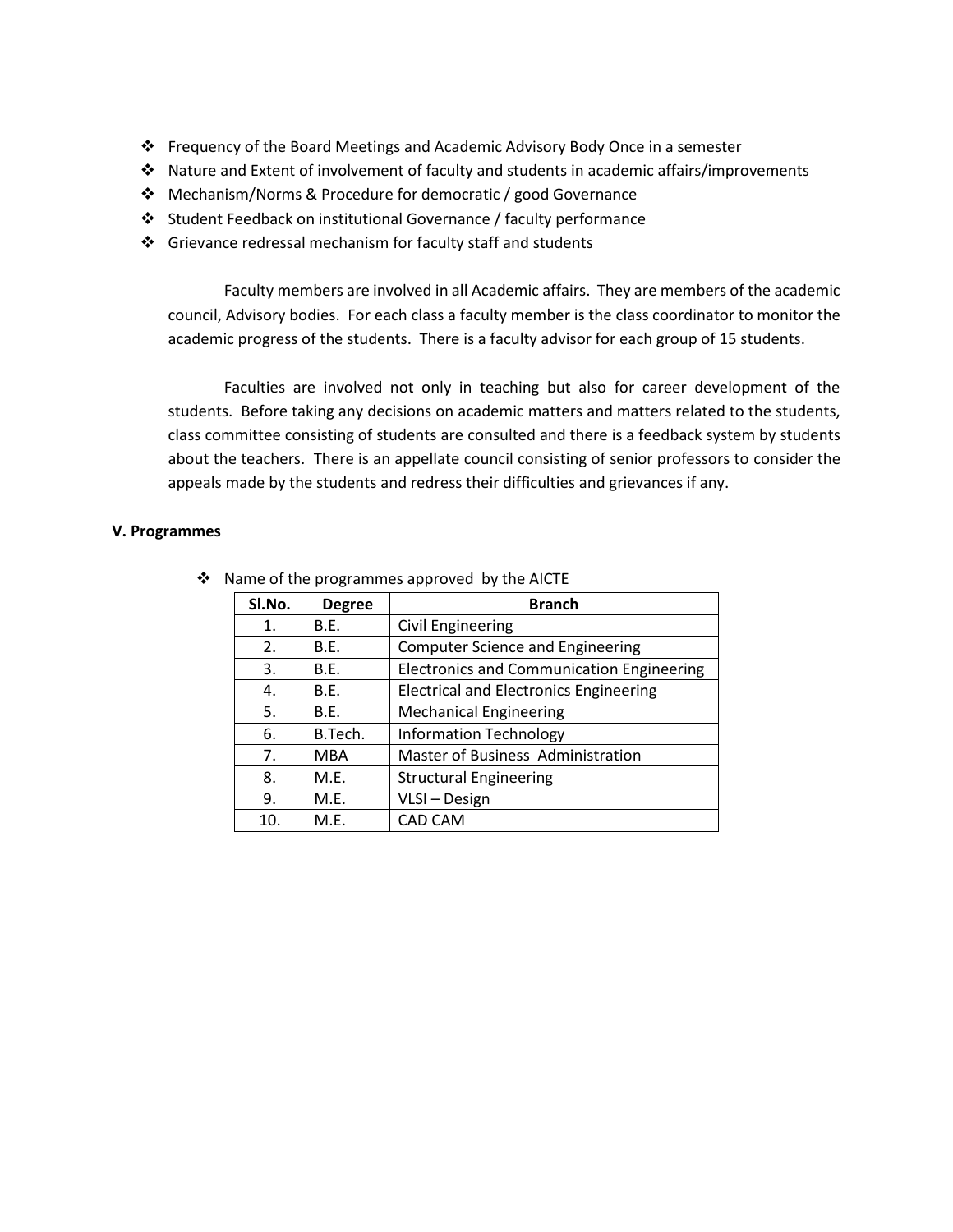❖ Name of the Programmes accredited by the AICTE

#### **NIL**

- **Sl. No Degre e** Name of the Programme **Number Number Number of Seats Duration Fees** 1. | B.E. | Civil Engineering | 60 4 years **As per Tamil Nadu Government** 2. | B.E. | Computer Science and Engineering | 60 3.  $\vert$  B.E. Electronics and Communication Engineering  $\vert$  60 4. | B.E. | Electrical and Electronics Engineering | 60 5. B.E. Mechanical Engineering 120 6.  $\vert$  B.Tec h. Information Technology 1999 1999 7. | MBA | Master of Business Administration | 60 8. M.E. Structural Engineering<br>
9. M.E. VLSI – Design 18 18 2 years VLSI – Design 10. | M.E. | CAD CAM 18
- ❖ For each programme the following details are to be given :

Cut off mark /rank for admission during the last three years

- ❖ Minimum 45.33, Maximum 87.58
- ❖ Placement Facilities

Training and placement cell is available with

| Sl.No | <b>Name</b>          | <b>Designation</b> | <b>Department</b>             |
|-------|----------------------|--------------------|-------------------------------|
| 1.    | Dr.M.Hemalatha       | Prof. & HOD        | <b>Training and Placement</b> |
| 2.    | Dr.A. Aldrin Sridhar | Soft Skill Trainer | <b>Training and Placement</b> |
| 2.    | Ms.J.B.Shali Medona  | Soft Skill Trainer | <b>Training and Placement</b> |
| 3.    | Mr.Anand Babu        | Soft Skill Trainer | <b>Training and Placement</b> |
| 4.    | Ms.N.Tamil Mozhi     | Aptitude Trainer   | <b>Training and Placement</b> |

Campus placement in last three years with minimum salary, maximum salary and average salary

❖ Name and duration of programme(s) having affiliation/collaboration with Foreign University(s)/Institutions(s) and being run in the same Campus along with status of their AICTE approval. If there is foreign collaboration, give the following details:

**NIL**

❖ For each collaborative/affiliated programme give the following :

**Not Applicable**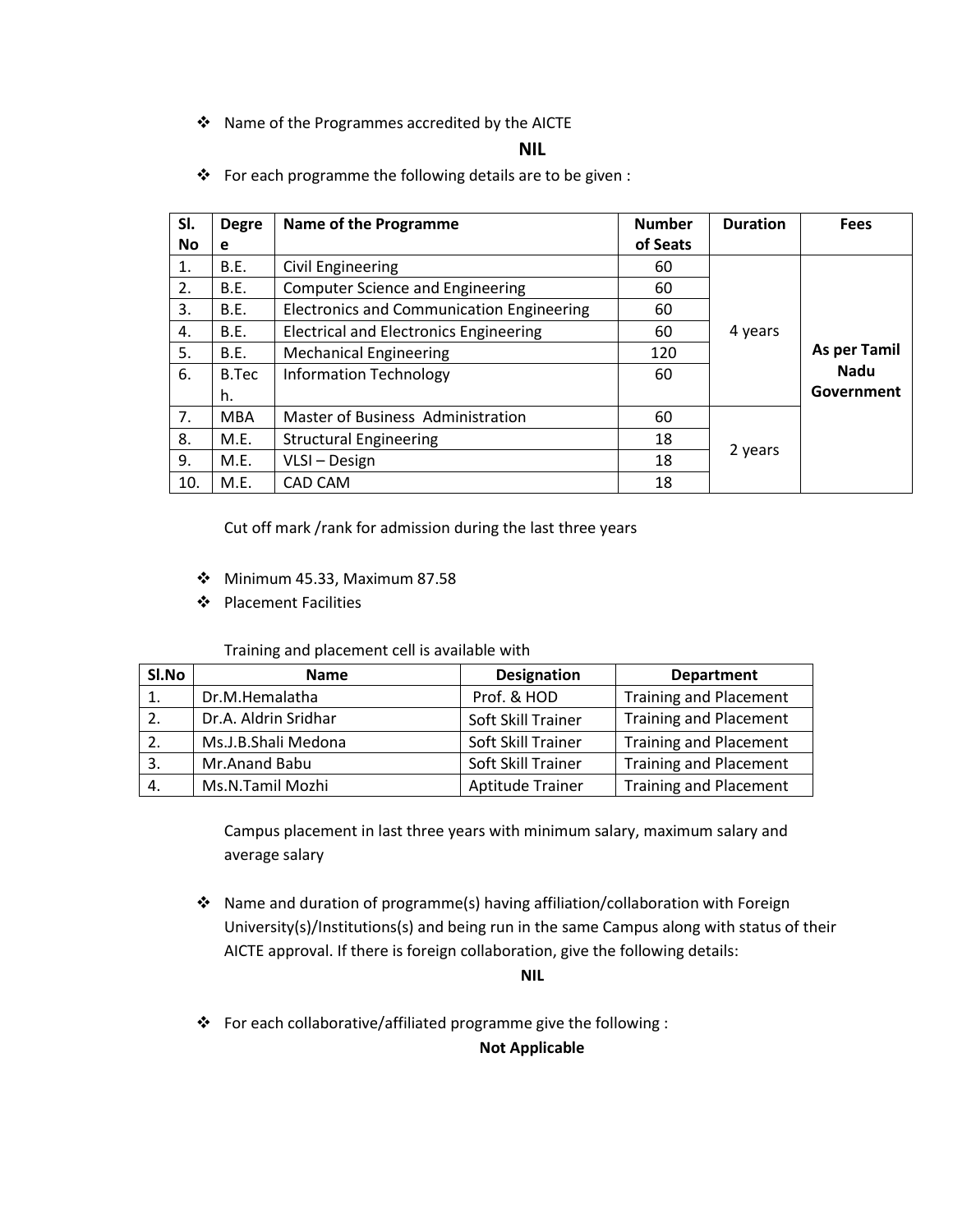❖ Whether the Collaborative programme is approved by AICTE if not whether the Domestic/Foreign Institution has applied to AICTE for approval as required under notification no.37-3/Legal/2005 dated 16<sup>th</sup> May, 2005.

## **Not Applicable**

## **VI.** Faculty

- ❖ Branch wise list of faculty members: List enclosed Annexure ' B '
- ❖ Number of faculty employed and left during the last three years

No.of faculty employed during last three years : 103 Nos.

No.of faculty left during last three years : 66 Nos

**VII.** PROFILE OF DIRECTOR / PRINCIPAL WITH QUALIFICATIONS, TOTAL EXPERENCE , AGE AND DURATION OF EMPLOYMENT AT THE INSTITUTE CONCERNED.

| <b>Name</b>                       | Dr.M.A. Maluk Mohamed                                             |                                    |                    |  |  |
|-----------------------------------|-------------------------------------------------------------------|------------------------------------|--------------------|--|--|
| Date of Birth                     | 01.04.1972                                                        |                                    |                    |  |  |
| Age                               | 48                                                                |                                    |                    |  |  |
| <b>Father Name</b>                |                                                                   | Mr. Abdul Majedu.M                 |                    |  |  |
| Date of Joining                   | 15-06-2018                                                        |                                    |                    |  |  |
| <b>Experience</b>                 | 24                                                                |                                    |                    |  |  |
| <b>Telephone Number-Office</b>    | 0431-2650521                                                      |                                    |                    |  |  |
| <b>Telephone Number Residence</b> | 0431-2650521                                                      |                                    |                    |  |  |
| <b>Fax Number</b>                 | 0431-2650516                                                      |                                    |                    |  |  |
| <b>Mobile Number</b>              | 9994443565                                                        |                                    |                    |  |  |
| E.mail Id                         | principal@mamcet.com                                              |                                    |                    |  |  |
| <b>Residential Address</b>        | 49, Raja Colony, Collectors Office Road, Tiruchirappalli - 620001 |                                    |                    |  |  |
|                                   |                                                                   |                                    |                    |  |  |
|                                   | <b>Degree</b>                                                     | Specialization                     | <b>Class</b>       |  |  |
| <b>Educational Qualification</b>  | Ph.D.                                                             | <b>Communication and Computing</b> | <b>First Class</b> |  |  |
|                                   | M.E.                                                              | Computer Science and Engg.         | <b>First Class</b> |  |  |
|                                   | Electronics and Communication Engg.<br>B.E.<br><b>First Class</b> |                                    |                    |  |  |
| Title of the Ph.D. Thesis         | Communication and Computing paradigms for distributed mobile      |                                    |                    |  |  |
|                                   | systems                                                           |                                    |                    |  |  |

For each faculty give a page covering

**Enclosed / Annexure ' G '**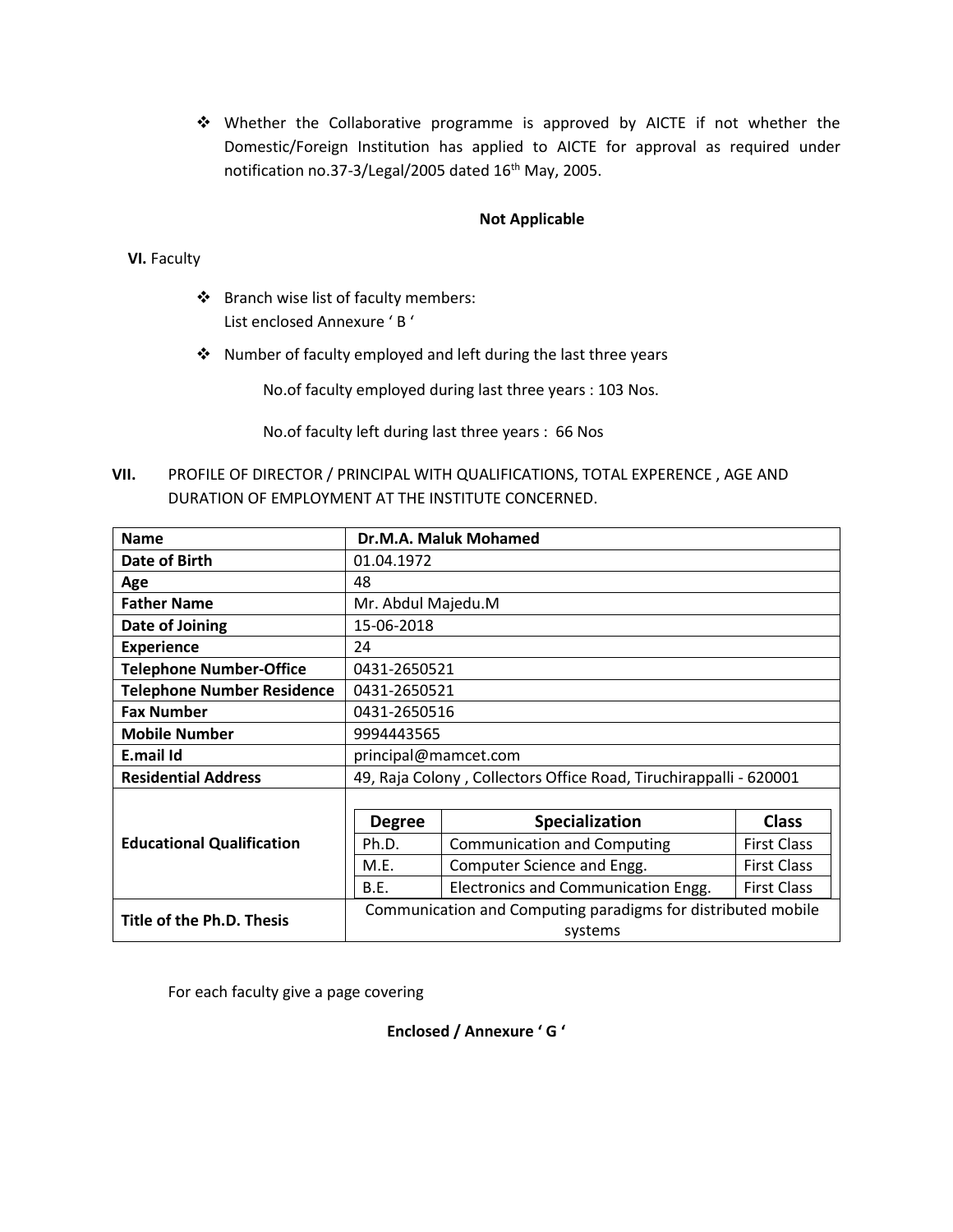#### **VIII. FEES**

❖ Details of fee, as approved by State fee Committee, for the Institution. Tuition Fee – Rs. 50,000/- per annum for Government Quota & Rs.85,000/- for Management Quota

Library Fee – Rs.7,000/- per annum – Rs.250/- at the time of admission Laboratory – Rs.500/- at the time of admission

- ❖ Time schedule for payment of fee for the entire programme 15 days for the date of commencement Odd/Even semester i.e. June / December
- ❖ No.of Fee waivers granters granted with amount and name of students. Sports persons fully sponsored, including boarding and lodging

## **107 Nos. of fee waivers from Agaram , Maatram and Vishal Trust Foundation students .**

 $\cdot \cdot$  Number of scholarship offered by the institute, duration and amount – NIL

## **Government scholarship are being availed by the students (SC/ST, MBC,BCM,BC Scholarship etc.,)**

- ❖ Criteria for fee waivers/scholarship. Sports quota fee waiver Economically poor and handicapped student, and sports person who has represented at the level of national or international are given fee waiver for Sports.
- ❖ Estimated cost of Boarding and Lodging in Hostels. First Semester Rs.25,000/- & Second Semester Rs.25,000/- for Boarding and lodging.

#### IX. **ADMISSION**

| Number of sanctioned Intake |                                                      |  |  |
|-----------------------------|------------------------------------------------------|--|--|
| B.E./B.Tech.,               | : 420                                                |  |  |
| <b>MBA</b>                  | : 60                                                 |  |  |
| M.E.                        | : 54                                                 |  |  |
| Year of first approval      | : $2008 - 09$ (F.No.06/05/TN/E&T/2008/12,28.05.2009) |  |  |
| Earlier approval            | : F.No. Southern/1-4262061883/2019/EOA 29-Apr-2019   |  |  |
| $(2019 - 20)$               |                                                      |  |  |
|                             |                                                      |  |  |

❖ Number of seats sanctioned with the year of approval.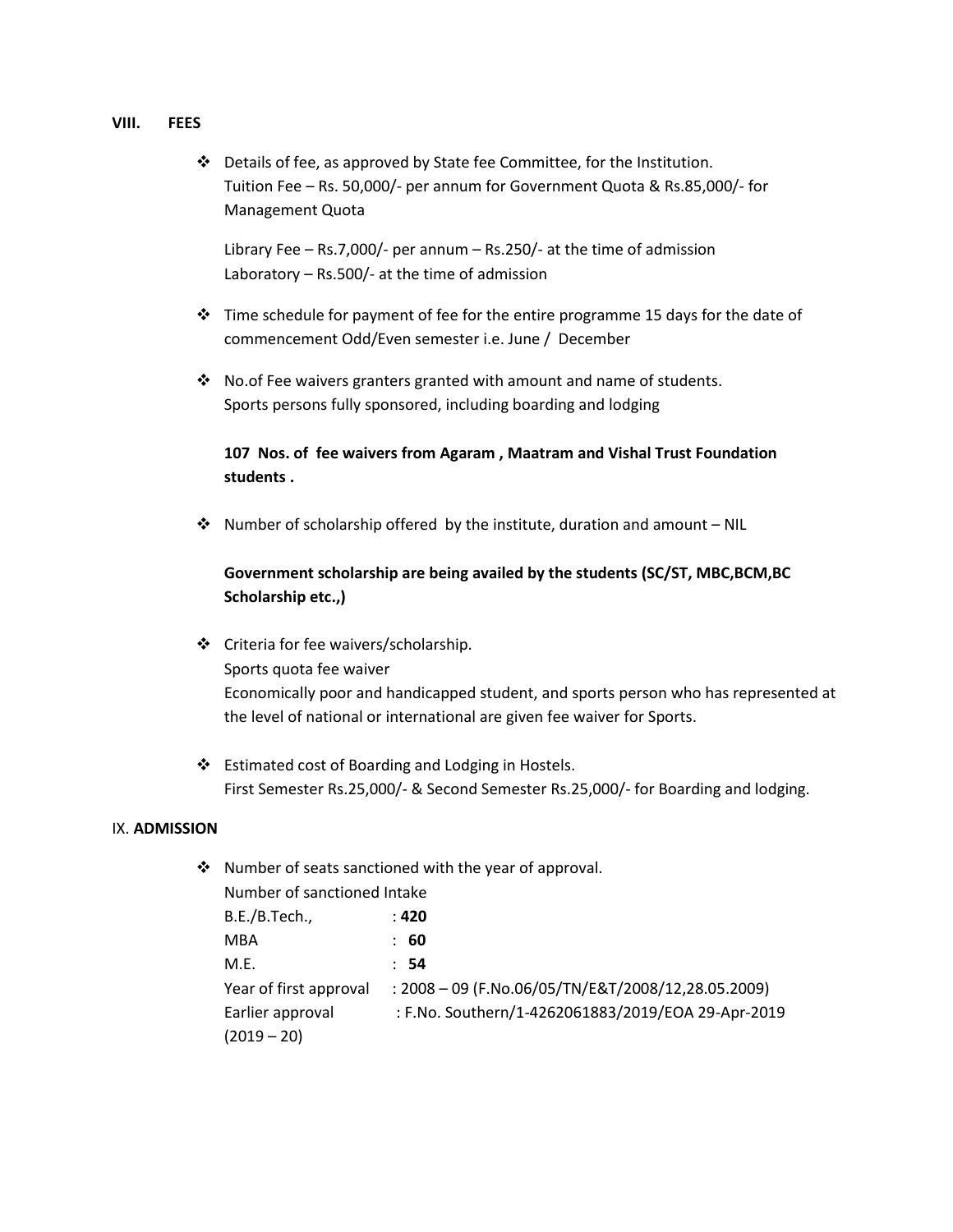| SI.N | Programme                           | Year      | Government | <b>Management</b> | <b>NRI</b> | <b>Total</b> |
|------|-------------------------------------|-----------|------------|-------------------|------------|--------------|
| O    |                                     |           | Quota      | Quota             |            |              |
| 1.   | $UG - B.E./B.Tech$                  | 2019-2020 | 241        | 20                |            | 261          |
| 2.   | $UG - B.E./B.Tech$<br>Lateral Entry | 2019-2020 | 41         | 18                |            | 59           |
| 3.   | PG - MBA, ME                        | 2019-2020 | 11         | 18                |            | 29           |

❖ Number of students admitted under various categories each year in the last years.

### **X. ADMISSION PROCEDURE**

- ❖ Mention the admission test being followed , name and address of the Test Agency and its URL (website).
- ❖ **No entrance examination in Tamil Nadu,**
	- **1. For Government Quota admission, the students will be called for counseling, conducted by the Anna University, Chennai.**
	- **2. Ranking through consortium for Management Quota.**
- ❖ Number of seats allotted to different Test Qualified candidates separately (AEEE/CET (State conducted test/University tests)/Association conducted test).

| Government Quota | 50% |
|------------------|-----|
|                  |     |

Management Quota - **50%**

❖ Calendar for admission against management/vacant seats:

| Last date for request for applications                                                                           | 15 <sup>th</sup> May                                |
|------------------------------------------------------------------------------------------------------------------|-----------------------------------------------------|
| Last date for submission of application -                                                                        | 1 <sup>st</sup> week of June                        |
| Dates for announcing final results                                                                               | <b>Fixed after CET result</b>                       |
| Release of admission list (main list)<br>publication of And waiting list<br>should be announced On the same day) | Within a week from the date of<br><b>CET</b> result |
| Date for acceptance by the candidate<br>(time given should in no case be less)<br>Than 15 days)                  | 20 days                                             |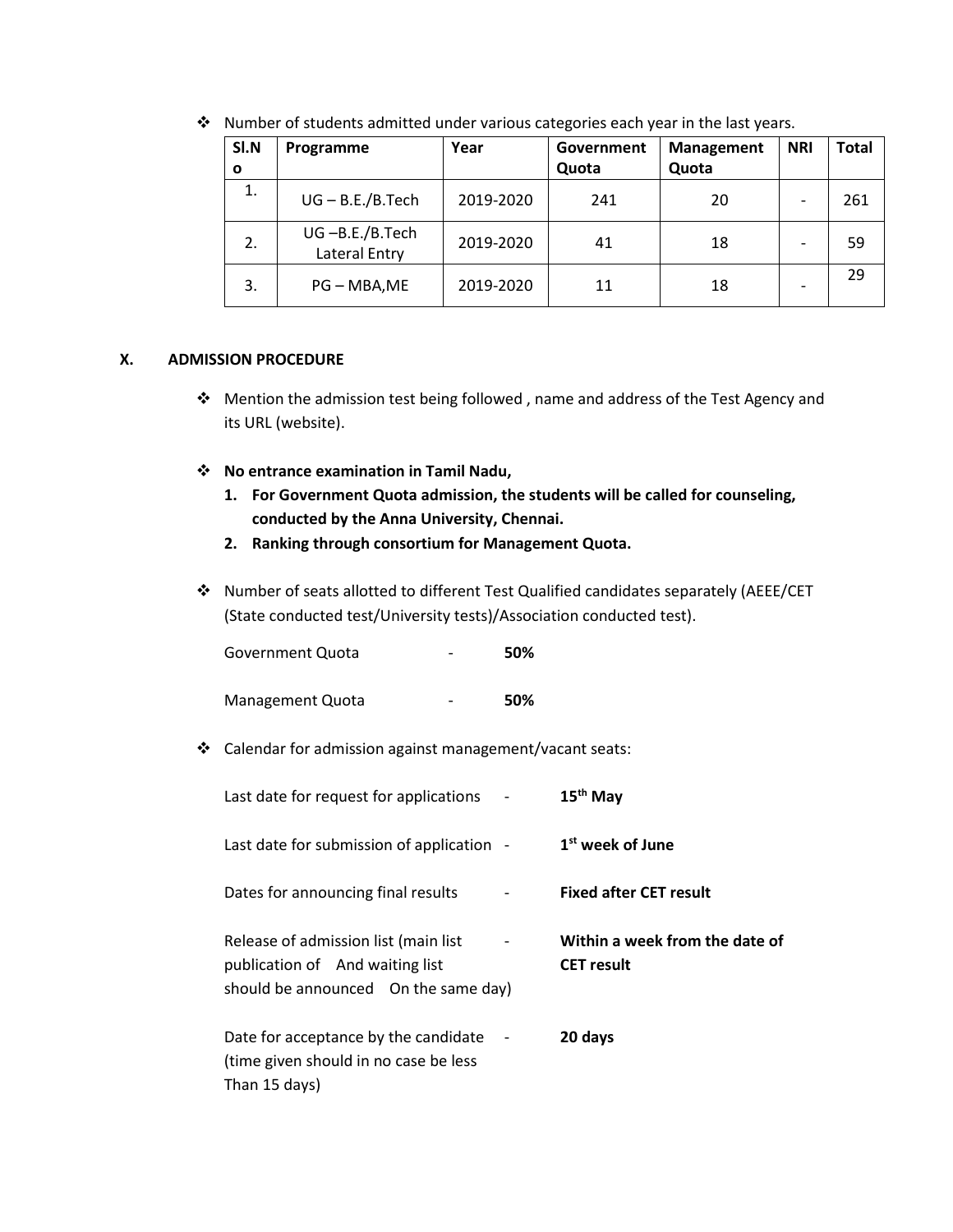Last date for closing of admission - **Fixed by Government of Tamil Nadu**

Starting of the Academic Session - **As per Anna University Schedule**

The waiting list should be activated only on the expiry of date of main list. The policy of refund of the fee, in case Of withdrawal, should be clearly notified - **Full fee will be refunded except**

**admission fees**

## **XI. CRITERIA AND WEIGHTAGES FOR ADMISSION**

❖ Describe each criteria with its respective weightages i.e. Admission Test, Marks in qualifying examination etc.

## **Marks as per Government of Tamil Nadu norms**

- ❖ Mention the minimum level of acceptance , if any **As per Government of Tamil Nadu norms**
- ❖ Mention the cut off levels of percentage & percentile scores of the candidates in the admission test for the last three years,
- ❖ Display marks scored in Test etc. and in aggregate for all candidates who were admitted. **Not Applicable**

## **XII. APPLICATION FORM :**

## **Enclosed Annexure ' I '**

### **XIII. LIST OF APPLICANTS**

### **Admission in process**

## **XIV. RESULTS OF ADMISSION UNDER MANAGEMENT SEATS/VACANT SEATS**

❖ Composition of selection team for admission under Management Quota with the brief profiles of members (This information be made available in the public domain after the admission process is over)

> **The selection is purely based on the marks obtained in the qualifying examinations. Instructions be made available in the public domain after the admission process is over)**

- ❖ Score of the individual candidates admitted arranged in order of merit.
- ❖ List of candidates who have been offered admission.
- ❖ Waiting list of the candidates in order of merit to be operative from the last date of joining of the first candidates.
- $\div$  List of the candidates who joined within the date, vacancy position in each category before operation of waiting list.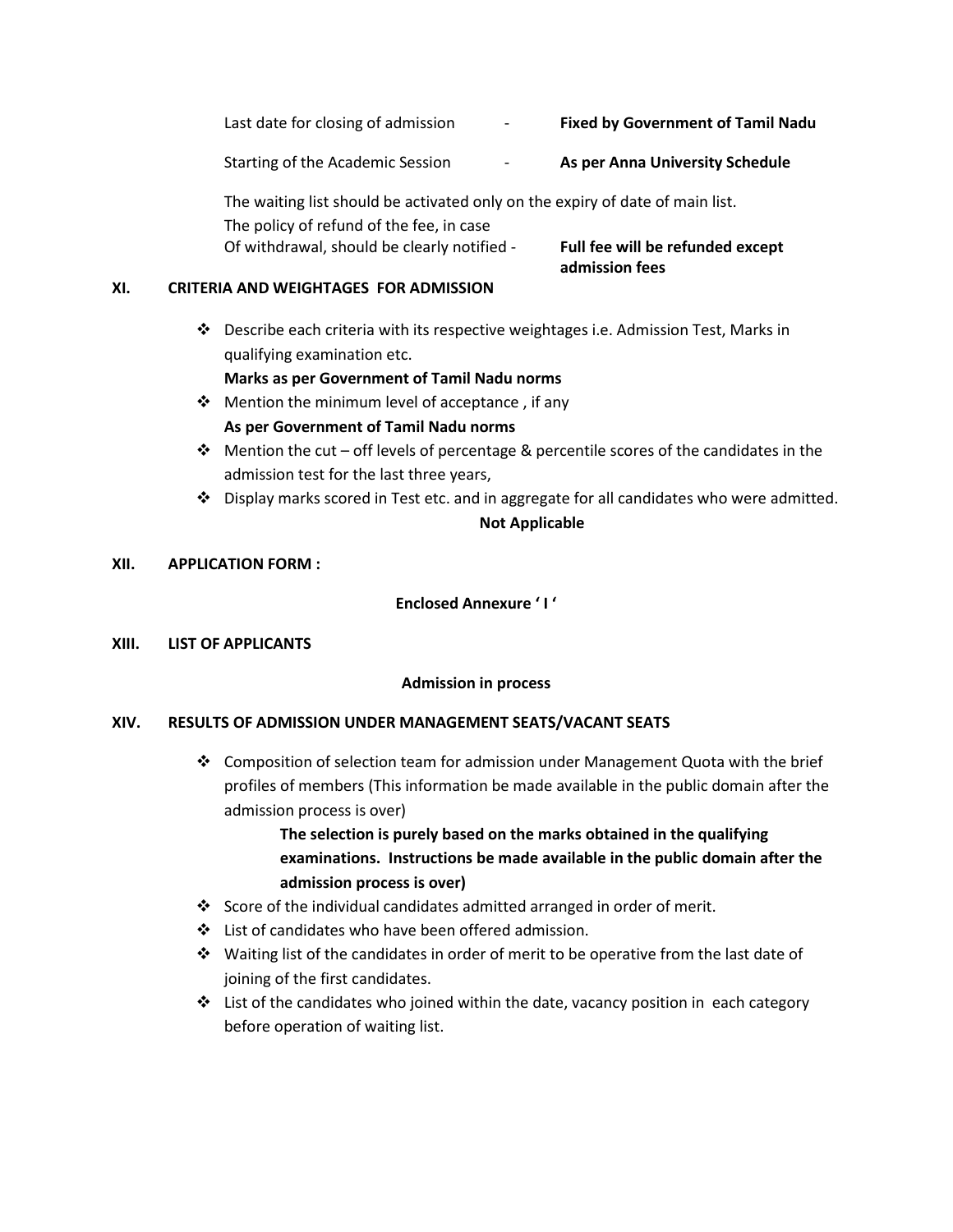#### **XV. INFORMATION OF INFRASTRUCTURE AND OTHER RESOURCES AVAILABLE**

**LIBRARY :**

**Total area of the Library - 600 sq.m.**

| SI.                     |                                 | <b>Number</b><br><b>Number of</b> | <b>Number of Journals</b> |                 |                      |
|-------------------------|---------------------------------|-----------------------------------|---------------------------|-----------------|----------------------|
| No.                     | Course(s)                       | of titles of<br>the Books         | <b>Volumes</b>            | <b>National</b> | <b>International</b> |
| $\mathbf{1}$            | $B.E. - CSE$                    | 685                               | 2557                      | 6               | 6                    |
| $\overline{2}$          | $B.E. - ECE$                    | 656                               | 2594                      | 6               | 6                    |
| 3                       | <b>B.E. - EEE</b>               | 545                               | 2332                      | 6               | 6                    |
| 4                       | <b>B.E. - Civil</b>             | 664                               | 2406                      | 6               | 6                    |
| 5                       | $B.E. - Mech.$                  | 650                               | 2615                      | 6               | 6                    |
| 6                       | $B.Tech - IT$                   | 538                               | 2414                      | 6               | 6                    |
| $\overline{\mathbf{z}}$ | <b>Science &amp; Humanities</b> | 552                               | 3010                      | 6               | 6                    |
| 8                       | <b>MBA</b>                      | 728                               | 3548                      | 6               | 6                    |
| 9                       | M.E. - Structural               | 100                               | 650                       | 6               | 6                    |
| 10                      | M.E. - VLSI Design              | 100                               | 690                       | 6               | 6                    |
| 11                      | M.E. - CAD CAM                  | 100                               | 600                       | 6               | 6                    |
|                         | Total                           | 5318                              | 23416                     | 66              | 66                   |

| <b>DIGITAL LIBRARY</b>     | $\bullet$            | Available                                       |
|----------------------------|----------------------|-------------------------------------------------|
| <b>LABORATORY</b>          |                      | <b>Available (As per Anna University Norms)</b> |
| <b>COMPUTER FACILITIES</b> | $\ddot{\phantom{a}}$ | <b>Available (As per AICTE Norms)</b>           |
| <b>WORKSHOP</b>            |                      |                                                 |

#### **GAMES AND SPORTS FACILITIES**

**Cricket, Football, Hockey, Tennis, Basket Ball Courts each 1 No. Volley Ball, Ball badminton, Table Tennis Board each 3 Nos. Shuttle Cock 2 Nos. Gymnasium – 6 station multi Gym, 8 lane track**

#### **EXTRA CURRICULAR ACTIVITIES**

We have Technology Association for each branch which take care of co - curricular activities and in addition. We have fine arts society, Rotary, NSS , Leo, etc., for extracurricular activities.